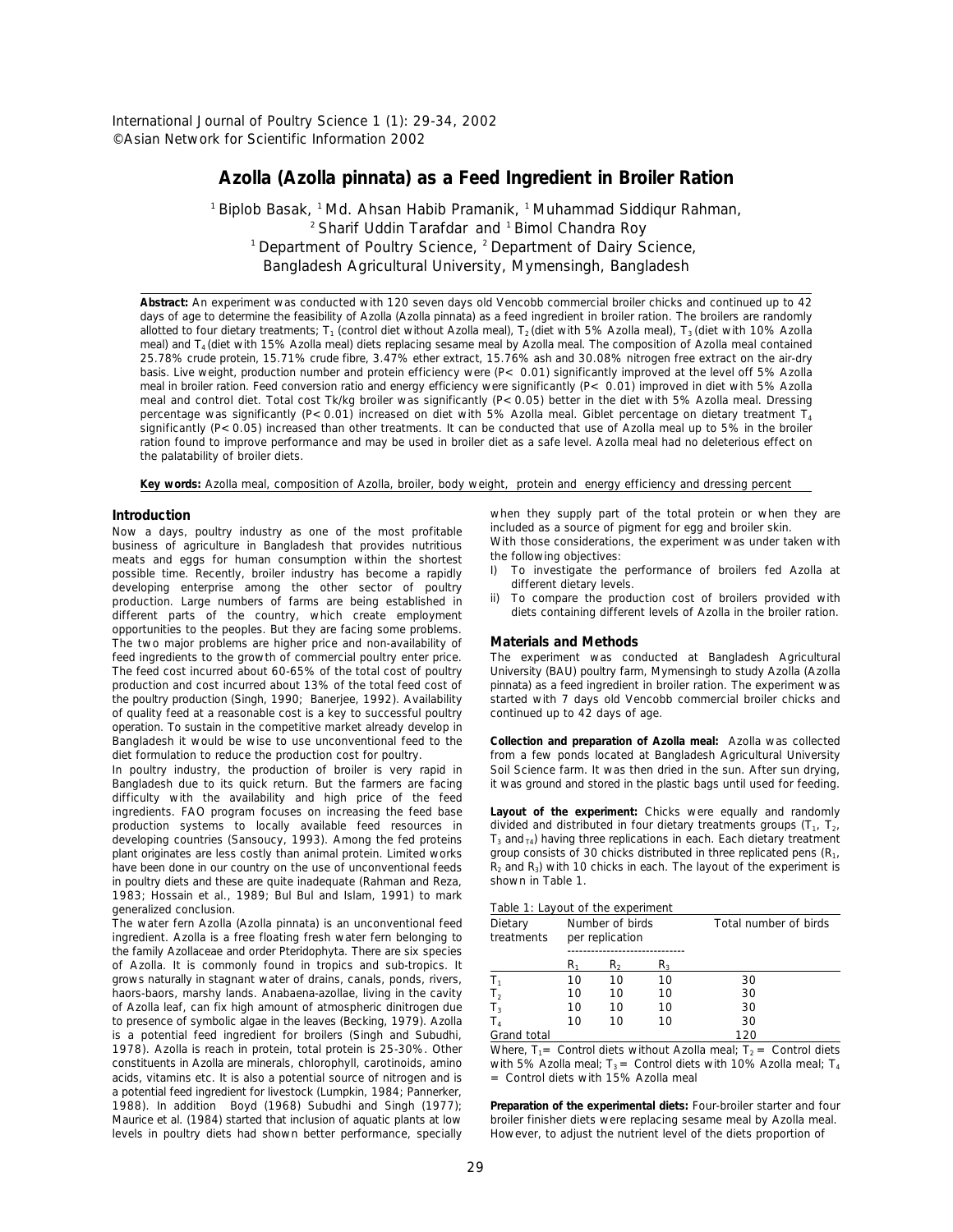# **Basak** *et al***.:** Azolla (*Azolla pinnata*) as a Feed Ingredient in Broiler Ration

|  | Table 2: Composition of the starter diets (g/kg) |  |  |
|--|--------------------------------------------------|--|--|
|  |                                                  |  |  |

| Ingredients                     | Treatments |        |                |                |  |
|---------------------------------|------------|--------|----------------|----------------|--|
|                                 |            | Т.     | T <sub>2</sub> | $\mathsf{T}_4$ |  |
| Maize                           | 520        | 500    | 490            | 490            |  |
| Rice polish                     | 150        | 145    | 140            | 110            |  |
| LNB 60%                         | 90         | 90     | 90             | 90             |  |
| Sesame meal                     | 95         | 70     | 35             | 0              |  |
| Soybean meal                    | 140        | 140    | 140            | 155            |  |
| Azolla meal                     | 0          | 50     | 100            | 150            |  |
| Common salt                     | 5          | 5      | 5              | 5              |  |
| Vit -Min. Premix 2.5g           | $^{+}$     | $^{+}$ | $^{+}$         | $^{+}$         |  |
| Calculated nutrient composition |            |        |                |                |  |
| ME Kcal/kg                      | 2915       | 2903   | 2906           | 2901           |  |
| CP%                             | 22.11      | 22.17  | 21.91          | 22.10          |  |
| CF%                             | 3.47       | 4.06   | 4.65           | 5.15           |  |
| Ca%                             | 1.15       | 1.17   | 1.17           | 1.18           |  |
| Av. P%                          | 0.52       | 0.49   | 0.45           | 0.41           |  |
| Lysine%                         | 1.14       | 1.13   | 1.12           | 1.13           |  |
| Methionine%                     | 0.49       | 0.47   | 0.43           | 0.41           |  |
| Tryptophan%                     | 0.24       | 0.22   | 0.20           | 0.20           |  |
| Cystine%                        | 0.35       | 0.34   | 0.32           | 0.31           |  |

Table 3: Composition of the finisher diets (g/kg)

| Ingredients                     | Treatments |       |        |        |  |  |
|---------------------------------|------------|-------|--------|--------|--|--|
|                                 |            | T,    | $T_3$  | T,     |  |  |
| Maize                           | 580        | 570   | 570    | 560    |  |  |
| Rice polish                     | 175        | 165   | 145    | 130    |  |  |
| LNB 60%                         | 90         | 90    | 90     | 90     |  |  |
| Sesame meal                     | 55         | 40    | 10     | 0      |  |  |
| Soybean meal                    | 95         | 80    | 80     | 65     |  |  |
| Azolla meal                     | 0          | 50    | 100    | 150    |  |  |
| Common salt                     | 5          | 5     | 5      | 5      |  |  |
| Vit. - Min. Premix 2.5q         | $+$        | $+$   | $^{+}$ | $^{+}$ |  |  |
| Calculated nutrient composition |            |       |        |        |  |  |
| ME Kcal/kg                      | 3010       | 3002  | 3003   | 2990   |  |  |
| CP%                             | 19.39      | 19.20 | 19.04  | 18.95  |  |  |
| CF%                             | 3.37       | 3.93  | 4.46   | 5.01   |  |  |
| Ca%                             | 1.06       | 1.09  | 1.10   | 1.15   |  |  |
| Av. P%                          | 0.47       | 0.45  | 0.41   | 0.40   |  |  |
| Lysine%                         | 1.00       | 0.97  | 0.95   | 0.91   |  |  |
| Methionine%                     | 0.43       | 0.41  | 0.38   | 0.37   |  |  |
| Tryptophan%                     | 0.19       | 0.18  | 0.16   | 0.15   |  |  |
| Cystine%                        | 0.32       | 0.30  | 0.28   | 0.27   |  |  |

soybean meal and rice polish was little changed. Nutrient levels of the diets were adjusted in accordance with the BSTI (1988) feeding standard. The composition of the experimental diets shown in Table 2 and Table 3.

**Management:** The experimental birds were managed properly including housing environment, providing floor space, feeder and waterer space, litter management, lighting management, sanitation, immunization and medication. During the managemental period, body weight, feed consumption etc. are recorded and dressing percentage also recorded.

**Statistical analysis:** All the recorded and calculated data were analyzed for ANOVA (Steel and Terrie, 1980) using a Completely Randomized Block Design (CRD) with the help of computer packaged program MSTAT. Least Significant Differences (LSD) was calculated to compare the variations between the treatments were ANOVA showed significant differences. The dressing yield parameters were converted to the percentage of their respective body weights for statistical analysis.

#### **Result and Discussion**

The result on chemical composition and feeding effect to Azolla

| Table 4: Chemical composition of Azolla meal |            |  |  |  |  |  |
|----------------------------------------------|------------|--|--|--|--|--|
| Constituents                                 | Percentage |  |  |  |  |  |
| Dry matter                                   | 90.8       |  |  |  |  |  |
| Crude protein                                | 25.78      |  |  |  |  |  |
| Crude fibre                                  | 15.71      |  |  |  |  |  |
| Ether extract                                | 3.47       |  |  |  |  |  |
| Nitrogen free extract                        | 30.08      |  |  |  |  |  |
| Total ash                                    | 15.76      |  |  |  |  |  |

meal are presented and discussed under the following subheading.

**Chemical composition of the Azolla:** Chemical composition of the Azolla was analyzed and presented in the Table 4. The analysis was carried out following the method of AOAC (1990) and Kjeldhal method was used for crude protein estimation. The analysis was done in the Department of the Poultry Science Laboratory, Bangladesh Agricultural University, Mymensingh for proximate composition.

The dry matter of Azolla was 90.8 percent. The result are almost similar with earlier observation of Tamang & Samanta (1993), Ali and Leeson (1995); Ghosh (1978).

The crude protein level of Azolla was found 25.78 percent. The result was close to crude protein level found by the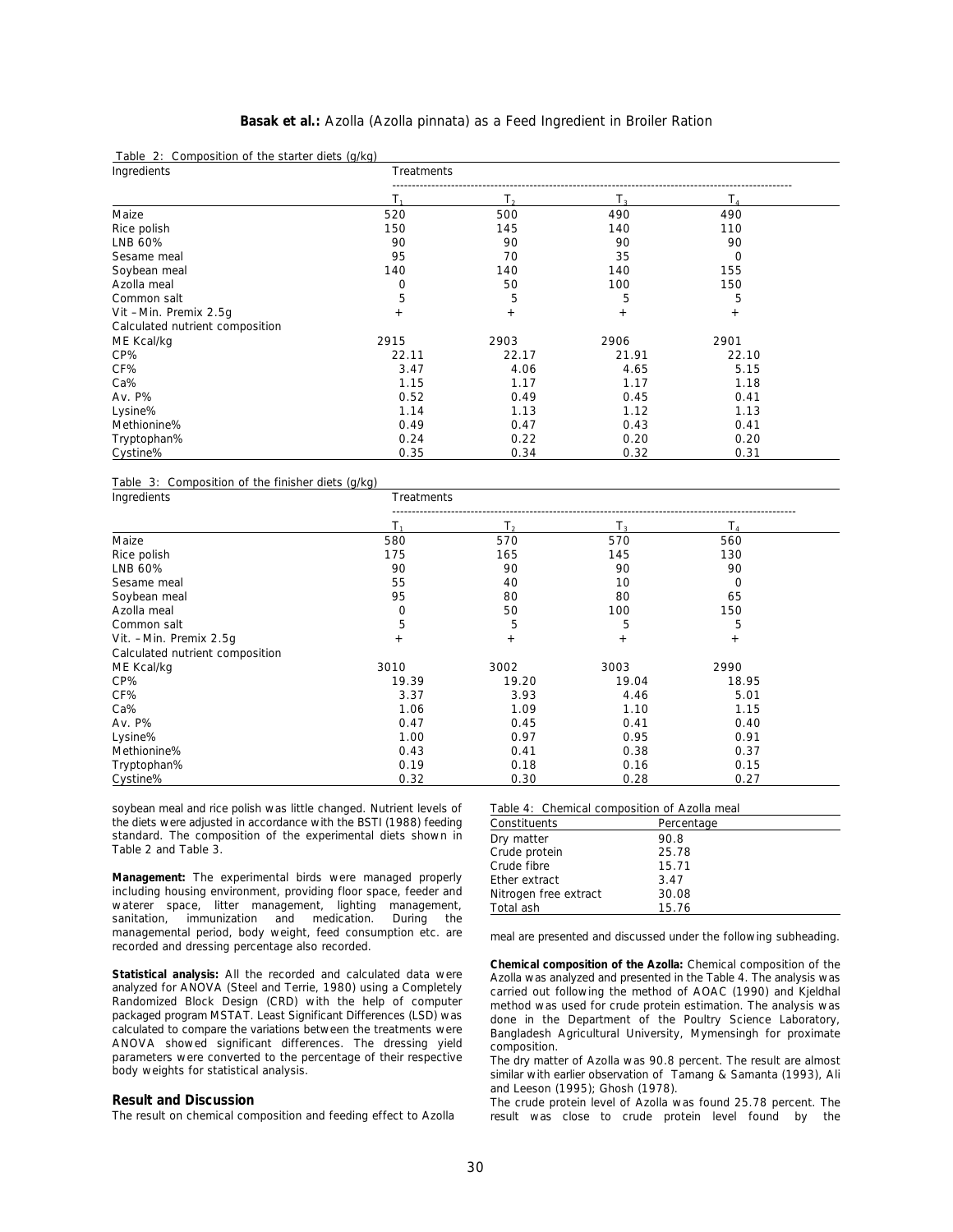## **Basak** *et al***.:** Azolla (*Azolla pinnata*) as a Feed Ingredient in Broiler Ration

| Age in week                         | <b>Treatments</b> | SED (LSD) and level<br>of significance |           |          |            |
|-------------------------------------|-------------------|----------------------------------------|-----------|----------|------------|
|                                     |                   |                                        |           |          |            |
| Initial week (1 <sup>st</sup> week) | 126.67            | 126.67                                 | 126.67    | 128.33   | 3.12NS     |
| $2nd$ week                          | 240.00            | 236.67                                 | 226.67    | 225.00   | 10.54NS    |
| 3 <sup>rd</sup> week                | 525.00            | 541.67                                 | 486.67    | 486.33   | 30.07NS    |
| 4 <sup>th</sup> week                | 830.00            | 846.00                                 | 794.00    | 772.00   | 42.96NS    |
| 6 <sup>th</sup> week                | 1199.00ab         | 1230.00a                               | 1115.00bc | 1073.33c | $116.65**$ |
| 7 <sup>th</sup> week                | 1579.00b          | 1637.00a                               | 1462.00c  | 1394.33d | $76.86**$  |

Table 5: Weekly average body weight (g/bird) of the broilers at different dietary treatments

Table 6: Weekly average feed consumption (g/ bird) of the broilers at different dietary treatments

| Age in week          | Treatments |        |        |        |                 |  |  |
|----------------------|------------|--------|--------|--------|-----------------|--|--|
|                      |            |        |        |        | of significance |  |  |
| $2nd$ week           | 335.00     | 343.33 | 343.33 | 341.67 | 13.54NS         |  |  |
| 3 <sup>rd</sup> week | 460.00     | 453.33 | 443.33 | 443.33 | 16.33NS         |  |  |
| 4 <sup>th</sup> week | 635.00     | 648.33 | 655.00 | 653.33 | 21.86NS         |  |  |
| 6 <sup>th</sup> week | 791.67     | 763.33 | 785.00 | 798.33 | 22.55NS         |  |  |
| 7 <sup>th</sup> week | 981.33     | 896.67 | 906.67 | 913.33 | 16.75NS         |  |  |

Table 7: Feed conversion ratio of broilers at different dietary treatments

| Age in week | Treatments | SED (LSD) and level<br>of significance |        |       |           |
|-------------|------------|----------------------------------------|--------|-------|-----------|
|             |            |                                        |        |       |           |
| 2-4 week    | 2.04       | 2.02                                   | 2.20   | 2.24  | 0.158NS   |
| 5-6 week    | 2.30ab     | 2.10a                                  | 2.55bc | 2.7c  | $0.341*$  |
| 2-6 week    | ∵17a       | 2.06a                                  | 2.38b  | 2.50b | $0.258**$ |

Table 8: Protein efficiency of broilers at different dietary treatments

| Age in week | Treatments | SED (LSD) and level<br>of significance |                    |       |           |
|-------------|------------|----------------------------------------|--------------------|-------|-----------|
|             |            |                                        |                    |       |           |
| 2-4 weeks   | 2.23       | 2.25                                   | 2.11               | 2.03  | 0.148NS   |
| 5-6weeks    | 2.26ab     | 2.48a                                  | 2.07 <sub>bc</sub> | 1.92c | $0.299*$  |
| 2-6 weeks   | 2.18ab     | 2.47a                                  | 2.10 <sub>b</sub>  | 1.98  | $0.285**$ |

Sreemannaryana *et al*. (1993) and is consistent with Subudhi and 1994) but in Azolla meal it was 56.6 percent (Tamany *et al*., 1992). that the crude protein might vary from 25-37.36 percent. body weight as in  $T_3$  (140% Azolla meal) and  $T_4$  (15% Azolla meal).

composition may vary but similar result was reported by Subudhi Azolla meal. & Singh (1977) and Sreemannaryana *et al.* (1993). But variation in The higher level of Azolla (T<sub>3</sub> and T<sub>4</sub>) meal resulted poor growth ether extract value was reported by Ali and Lesson (1995) and Querubin *et al.* (1986b). They found 1.58 and 2.63 percent of NDF in Azolla meal is the main limiting factor for efficient utilization ether extract. On the other hand, Buckingham *et al*. (1978) and in monogastic animals (Buckingham *et al*., 1978). Tamany *et al*. Crude fibre level in Azolla meal was 15.71 percent. The results are growth as against the diet containing 10 and 15 percent Azolla similar with the earlier observation of Querubin *et al*. (1986b) for meal. *Azolla pinnata*. On the other species of Azolla (*Azolla microphylla*)

Nitrogen free extract (NFE) content of Azolla sample was 30.08 percent. The result is similar with the observation of Bhuyan *et al*. significant at all ages of the experimental period (Table 6). The (1998); Ali and Leeson (1995); Querubin *et al*. (1986b). results are similar with the earlier observation of Bhuyan *et al*.

consistent with Buckingham *et al.* (1978) who reported 15.50

The body weight differed significantly at 5 and 6 weeks of age. In feed consumption. both the weeks almost similar trend in body weight were obtained. In this experiment, the diet containing of 5% level of **Feed Conversion Ratio (FCR):** Feed conversion ratios obtained in Azolla meal was best in respect of body weight (1637g) while different treatments are shown in Table 7. Feed conversion ratios control diet was second the best (1579g) in 6 weeks of age. The result is similar with the earlier observation of Subudhi and Singh 2.06 and 2.17 during 2-6 weeks of age which were very close to

In this experiment sesame meal was replaced by Azolla meal. The digestible protein percent in sesame meal was 89.9 percent (NRC, 5-6 weeks and 2-6 weeks periods. Poorest feed conversion ratio

Singh (1977); Fujiwara et al. (1947). Singh (1977) also reported So use of higher level of Azolla meal may had deleterious effect on Ether extract content of Azolla was 3.47 percent. Though the While Cambel (1984) found better result using 10% and 15%

> (1992) reported higher lignin i.e. 17.48% might cause poorer than  $T_1$  and  $T_2$  treatments. This might be due to higher level of

they found 15.02 percent crude fibre.<br>
Nitrogen free extract (NFE) content of Azolla sample was 30.08 different dietary treatments and the differences were non Ash content of Azolla was 15.76 percent. The results are (1998) and Querubin *et al.* (1986a). They found that the inclusion consistent with Buckingham *et al.* (1978) who reported 15.50 of Azolla in broiler diet did not a percent of ash in *Azolla pinnata*. Similar result also found by Castillo *et al*. (1981) and **Body weight:** The body weights of broiler were shown in Table 5. stated that Azolla affected the palatability of the feed and reduced Sreemannryana *et al*. (1993). But Bested and Morento (1985)

(1977). the standard (1.87:1) (Shalev and Pasternak, 2000). The feed obtained by the treatments by the  $T_2$  and  $T_1$  were respectively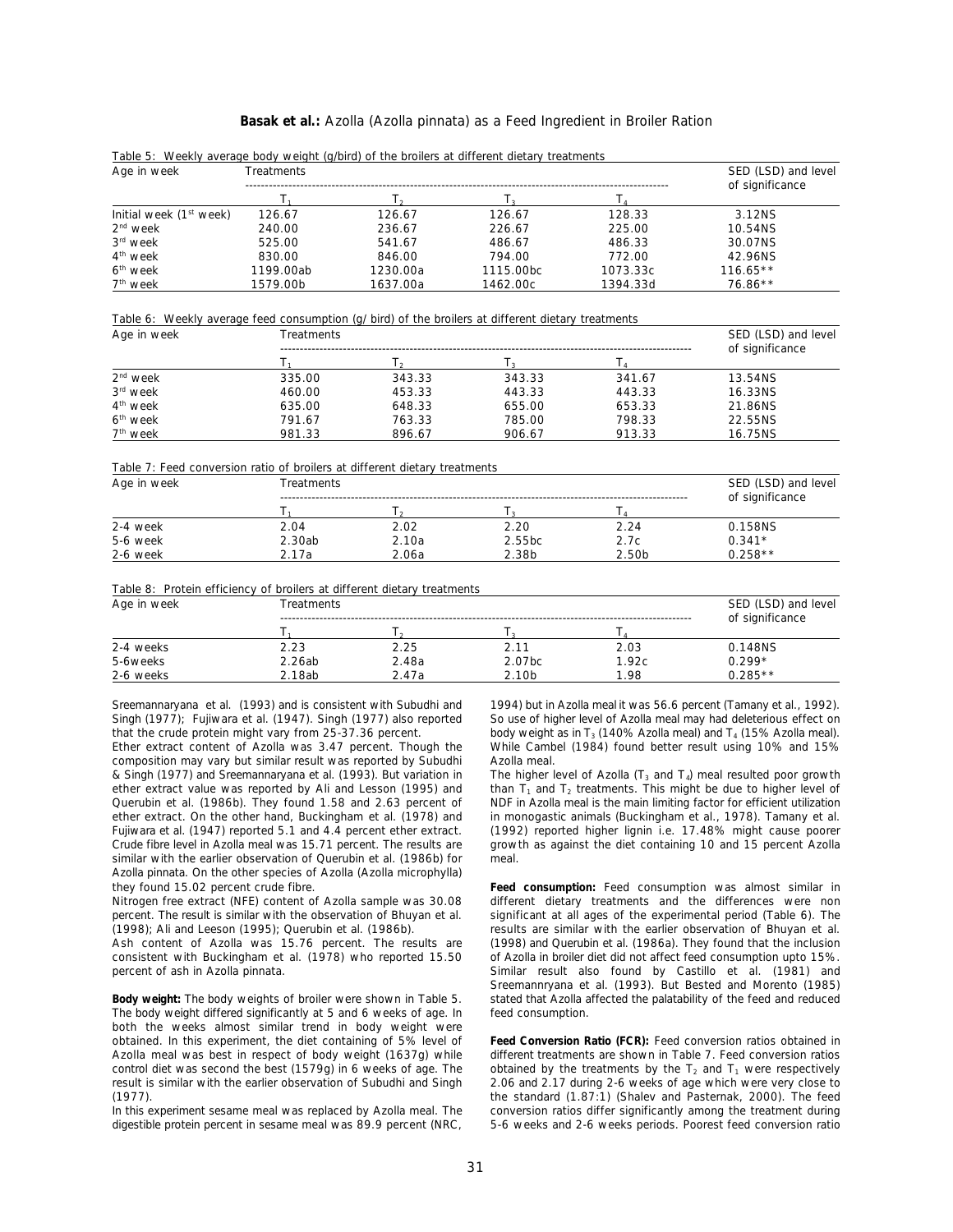# **Basak** *et al***.:** Azolla (*Azolla pinnata*) as a Feed Ingredient in Broiler Ration

| Age in week                                                                      | Treatments |         |         |                            |                                        |  |
|----------------------------------------------------------------------------------|------------|---------|---------|----------------------------|----------------------------------------|--|
|                                                                                  | Ъ.         | Т.      | T,      | $T_{\scriptscriptstyle A}$ | of significance                        |  |
| 2-4 weeks                                                                        | 16.89      | 17.16   | 15.94   | 15.43                      | 1.125NS                                |  |
| 5-6weeks                                                                         | 14.56ab    | 15.87a  | 13.14bc | 12.15c                     | $2.79**$                               |  |
| 2-6 weeks                                                                        | 15.76a     | 16.52a  | 14.34b  | 13.79b                     | $1.98**$                               |  |
| Table 10: Cost of production and profit/ broiler at different dietary treatments |            |         |         |                            |                                        |  |
| Variables                                                                        | Diets      |         |         |                            | SED (LSD) and level<br>of significance |  |
|                                                                                  | D,         | $D_{2}$ | $D_3$   | $D_4$                      |                                        |  |
| Cost per chick (Tk./chick)                                                       | 20.00      | 20.00   | 20.00   | 20.00                      |                                        |  |
| Miscellaneous cost (Tk./chick)                                                   | 9.95       | 9.95    | 9.95    | 9.95                       | ۰.                                     |  |
| Cost per kg starter diet (Tk.)                                                   | 12.61      | 12.31   | 12.00   | 11.80                      |                                        |  |
| Cost per kg finisher diet (Tk.)                                                  | 12.26      | 11.92   | 11.64   | 11.32                      | $- -$                                  |  |
| Feed cost (Tk./ broiler)                                                         | 39.00a     | 37.57b  | 36.99c  | 36.35d                     | $0.802**$                              |  |
| Feed cost (Tk./ kg broiler)                                                      | 26.91ab    | 24.89b  | 27.77a  | 28.72a                     | $2.38*$                                |  |
| Total cost (Tk./broiler)                                                         | 68.95a     | 67.52b  | 66.94c  | 66.30d                     | $0.802**$                              |  |
| Total cost (Tk./kg broiler)                                                      | 47.57bc    | 44.73c  | 50.24ab | 52.39a                     | $4.10*$                                |  |
| Sale (Tk./broiler)                                                               | 94.41a     | 98.17a  | 86.80b  | 82.29b                     | $10.66**$                              |  |
| Profit (Tk./broiler)                                                             | 25.46ab    | 30.65a  | 19.86bc | 15.99c                     | $10.99**$                              |  |

# Table 9: Energy efficiency of broilers at different dietary treatments

Profit (Tk./kg broiler) 17.43ab 20.27a 14.76bc 12.61c 4.10\*

Table 11: Meat yield traits of male and female broilers of different dietary treatments

| Variable        | Sex  | Treatments        |                    |                   |        |       | SED (LSD) and level of significance |         |          |
|-----------------|------|-------------------|--------------------|-------------------|--------|-------|-------------------------------------|---------|----------|
|                 |      |                   | I۰                 | T,                | L۸     | Mean  |                                     | S       | Tx S     |
| Dressing %      | M    | 69.58             | 72.92              | 67.84             | 69.86  | 70.05 | $4.36**$                            | 1.75NS  | 0.758NS  |
|                 |      | 69.18             | 71.40              | 68.64             | 67.70  | 69.23 |                                     |         |          |
|                 | Maen | 69.38b            | 72.16a             | 68.24b            | 68.78b |       |                                     |         |          |
| Abdominal fat % | M    | 1.42              | 1.28               | 1.39              | 1.39   | 1.37  | 0.435NS                             | 0.416NS | 0.089    |
|                 |      | 1.53              | 1.51               | 1.28              | 1.59   | 1.48  |                                     |         |          |
|                 | Maen | 1.48              | 1.40               | 1.33              | 1.49   |       |                                     |         |          |
| Giblet %        | M    | 5.12 <sub>b</sub> | 5.17b              | 6.46a             | 6.21a  | 5.77  | $0.971*$                            | 0.487NS | $1.58**$ |
|                 |      | 5.98b             | 5.98b              | 5.55c             | 6.66a  | 6.04  |                                     |         |          |
|                 | Maen | 5.55c             | 5.62 <sub>bc</sub> | 6.01 <sub>b</sub> | 6.44a  |       |                                     |         |          |

was obtained in treatment  $T_4$  (2.5) that was similar to the treatments was highly significant during 5-6 and 2-6 weeks of age treatment  $T_3$  (2.38). These might be due to higher fibre content of

Feed conversion ratios decreased significantly at 10 and 15% *al*. (1986a). Higher level of fibre and tannin in aquatic plant may be protein efficiency and energy efficiency showed similar trend. responsible for decreased the nutrient utilization and ultimately decreased FCR (Muzlar et al., 1978). Buckingham et al. (1978) reported the high level of NDF in Azolla affected the utilization of experimental period. So, survivability was cent percent in all feed or feed efficiency in monogastic animals. dietary treatment groups. This indicates that Azolla meal had no

treatments shown in Table 8. The best protein efficiency was observed in treatment  $T_2$  at all periods. On the other hand,  $T_2$  had 2.48 and 2.37 during 5-6 weeks and 2-6 weeks, which differed **Cost of production:** Except feed cost, other cost was constant efficiencies. These probably due to the low digestibility make Azolla meal and may be unfit as the sole source of feed for broilers

in Azolla meal may be responsible for poorer protein efficiency in broiler was highest in the  $D_1$  group and the cost gradually lower at increasing level in the diet. Digestible protein level in Azolla is and feed cost per kg broiler were higher in D<sub>3</sub> and D<sub>4</sub> groups, 56.6% (Tamany et al., 1992) where as digestible protein which differed significantly fro D<sub>1</sub> and D<sub>2</sub> dietary groups. The percentage in sesame meal is 89.8% (NRC, 1994) and that is why body weight in Dietary treatments T<sub>3</sub> and T<sub>4</sub> were low (Table 5).

**Energy efficiency:** Energy efficiency of broiler at different dietary

Azolla.  $\blacksquare$  and  $\blacksquare$  and  $\blacksquare$  and  $\blacksquare$  and  $\blacksquare$  and  $\blacksquare$  and  $\blacksquare$  and  $\blacksquare$  and  $\blacksquare$  and  $\blacksquare$  and  $\blacksquare$  and  $\blacksquare$  and  $\blacksquare$  and  $\blacksquare$  and  $\blacksquare$  and  $\blacksquare$  and  $\blacksquare$  and  $\blacksquare$  and  $\blacksquare$  and  $\blacks$ Azolla meal in the diet. Similar results are reported by Querubin *et* poorer energy efficiency in T<sub>3</sub> and T<sub>4</sub> treatment groups. The (Table 9). At 5-6 weeks of age the energy efficiency was best at  $T_2$ 2-6 weeks of age energy efficiency was best at both  $T_2$  and  $T_1$  and

Survivability: No bird died in any treatment during the **Protein efficiency:** Protein efficiencies were calculated for different Castillo *et al.* (1981) who also found no toxic effect of dietary treatments shown in Table 8. The best protein efficiency was Azolla on broiler. any deleterious effects on broilers. The results are similar with

significantly than other treatments.  $T_3$  and  $T_4$  had poorer protein and feed cost was only factor that differed the total production (Buckingham *et al.*, 1978). The contract of the contract of the difference was contracted by  $D_4$  (Tk. 66.30) dietary treatments and the difference was As in dietary treatment T<sub>2</sub> diet was formulated with minimum significant between treatments (Table 10). As the Azolla is an (5%) level of Azolla meal and  $T_1$  (control) diet was formulated unconventional feed and the price per kg was lower than sesame without Azolla meal. Poorer digestibility and higher fibre content meal and that is why the meal and that is why the feed cost and total production cost per T<sub>3</sub> and T<sub>4</sub>. Khatun (1996) found lower digestibility in *Azolla piñata* in the other treatment groups for the same reason. But total cost at increasing level in the diet. Digestible protein level in *Azolla* is and feed the control diet and diet containing 5% Azolla meal might have So, the total costs of production per kg broilers were increased shown better result.  $D_1$  but which reduced profit. Total cost per broiler was highest in  $D_1$  but cost of broiler. The total cost per broiler was highest in  $D_1$  (68.95 Tk/broiler) and gradually lower in  $D_2$  (Tk. 67.52),  $D_3$  (Tk. 66.94) and the profit per broiler highest in  $D_2$ , which was statistically similar with  $D_1$ . The main cause of highest profit in broiler in  $D_2$  and  $D_1$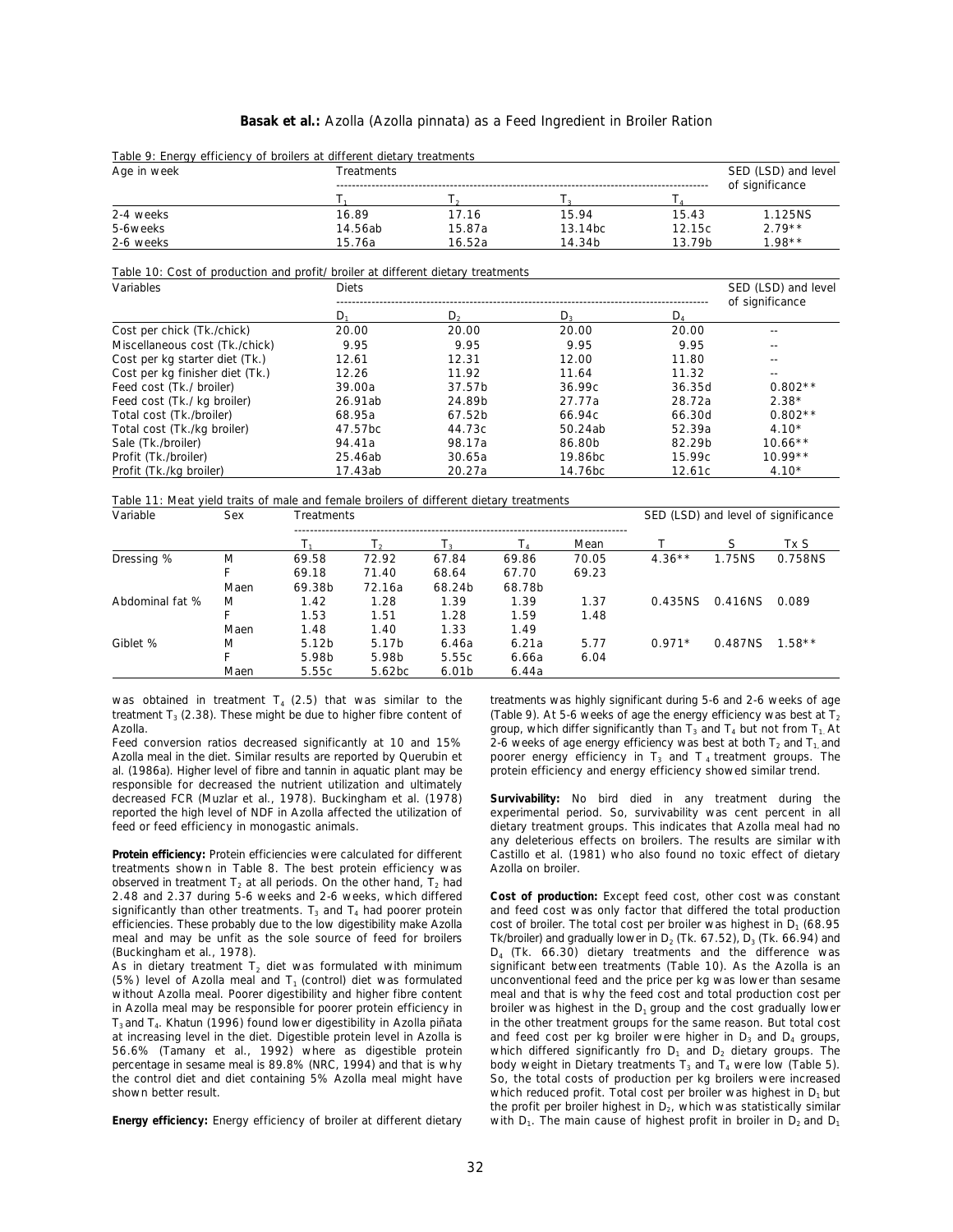groups were body weight of broilers. As the body weight were higher in  $D_2$  and  $D_1$  increase the profit for the same.

dressing percentage, giblet percentage and abdominal fat percentage of broilers are shown in Table 11.

treatments differed significantly.  $T_2$  had had the best dressing yield while the other treatments had almost similar dressing yield. comparatively less for T<sub>1</sub> and T<sub>2</sub> groups.<br>In T<sub>2</sub>, average dressing percentage was 72.16 (Mixed sex) where From the above discussion it may be conclud In  $T_2$ , average dressing percentage was 72.16 (Mixed sex) where as male and female birds were 72.92 and 71.40 respectively in the same treatment0. Hayse and Marion (1973) obtained similar result (72.04 and 70.08 percent eviscerated vield for male and female. broilers). As body weight was higher (Table 5) in  $T_2$  treatments, diets.<br>so the dressing percentage also became higher than the other iii) Azolla meal is an unconventional feed ingredients at low price so the dressing percentage also became higher than the other dietary treatments.

dietary treatments and sexes (Table 11). However, females had slightly more abdominal fat than males. The results are consistent with Plavnik and Hurwitz (1983). Treatment and sex interaction on REFERENCES:<br>abdominal fat was not significant. Ali, M.A. and

**Giblet percentage:** The mean giblet percentage was significantly and Tech., 55:227-237.<br>(Table 11). Among the treatments T<sub>4</sub> had the highest (6.44) giblet AOAC, 1990. Official method (Table 11). Among the treatments T<sub>4</sub> had the highest (6.44) giblet AOAC, 1990. Official method of Analysis, 13<sup>th</sup> edn. Association of percentage. On the other hand  $T_1$  and  $T_2$  groups had significantly official analytical chemists, Washington DC.<br>Iower giblet percentage. Though the sex did not differ Baneriee, G. C., 1992. Poultry, 3<sup>rd</sup> edn. Oxford lower giblet percentage. Though the sex did not differ Banerjee, G.C., 1992. Poultry, 3<sup>rd</sup>edn. Oxford and IBH pub. Co. significantly, comparatively higher giblet percentage was obtained Pvt. Ltd. New Dilhi, Bombay, Calcata.<br>For female broilers. The results are similar with Broadbent *et al.* Becking, J. H., 1979. Environmental requirer  $(1981)$  and Newell  $(1954)$ , who also observed higher giblet yield in females than males. International Rice Research Institute. Los Banos. Leguna.

**Conclusion:** An experiment was conducted with 120 seven-days Bested, S. B and. S. E. Morento, 1985. The effect of different old Vencobb commercial broiler chicks and continued upto 42 days percentage of Azolla on fattenin of age. Birds were reared on littered floor and with management (Philippines), 17:31-40.<br>e.g. feeding, watering, vaccination, medication, etc. the diets were Bhuyan, M. A. H., M. R. Hasanat, M. A. Ali and M. A. Rahman, e.g. feeding, watering, vaccination, medication, etc. the diets were Bhuyan, M. A. H., M. R. Hasanat, M. A. Ali and M. A. Rahman, prepared with Azolla meal at a level of 0, 5, 10, and 15% by 1998. Effect of feeding Azolla prepared with Azolla meal at a level of 0, 5, 10, and 15% by 1998. Effect of feeding Azolla (*Azolla pinnata*) on the<br>1998. Effect of feeding Azolla pinnata) on the replacing session of the replacing sessione meal from con replacing sesame meal from control diet. Azolla was analyzed for performance performance of broadesh J. Anim. Sci., 21:77-82. its proximate composition.<br>The average body weights at marketing (42 days) were 1579.00,

1637.00, 1462.00 and 1394g for  $T_1$ ,  $T_2$ ,  $T_3$  and  $T_4$  respectively. protein. Economic Botany, 22:359-365.<br>The highest body weight was obtained in T<sub>2</sub> followed by T<sub>1</sub>, which Broadbent, L. A., B. J. Wilson and C. F The highest body weight was obtained in  $T_2$  followed by  $T_1$ , which differ significantly (P<0.01) from each other.

The feed consumption was similar for all treatments all over the components and components and chemical components and chemical components and chemical components and chemical components and chemical components are expect experimental period. Cumulative feed consumption for  $T_1$ ,  $T_2$ ,  $T_3$  and  $T_4$  3140, 3104.99, 3133.33 and 3149.99q respectively.

Feed conversion ratio (FCR) improved significantly for  $T_2$  and  $T_1$  which were 2.06 and 2.17 respectively during 2-6 weeks of age. FCR for  $T_3$  and  $T_4$  were poorer i.e. 2.38 and 2.50. Survivability 1978. nutritive value of nitrogen fixing aquatic fern was distinctly better for all of the treatment groups, which  $T_1$  filiculoides. J. Agri. and Foo was distinctly better for all of the treatment groups, which indicate Azolla had no toxic effect.

best protein efficiency was obtained in T<sub>2</sub>, which was similar to economic ration with the inoculation of the unconventional control groups. At 2-6 weeks of age protein efficiencies were 2.18, sources. A report of a resea control groups. At 2-6 weeks of age protein efficiencies were 2.18, sources. A report of a research project, sponsored by  $2.37$ ,  $2.10$  and  $1.98$  for  $T_1$ ,  $T_2$ ,  $T_3$  and  $T_4$  treatments respectively. Bangladesh Agr 2.37, 2.10 and 1.98 for  $T_1$ ,  $T_2$ ,  $T_3$  and  $T_4$  treatments respectively. Bangladesh Agricultural Research Council (B<br>Energy efficiency differed significantly among the treatments of Poultry Science, B. A. U. Mymensi Energy efficiency differed significantly among the treatments during 2-6 weeks and in 5-6 weeks of age.  $T_1$  and  $T_2$  had better protein efficiency than T<sub>3</sub> and T<sub>4</sub>. Energy efficiencies were 15.76, varying levels of A<br>16.52, 14.34 and 13.79 for T<sub>1</sub>, T<sub>2</sub>, T<sub>3</sub> and T<sub>4</sub> treatments (Philippines), pp:66. 16.52, 14.34 and 13.79 for  $T_1$ ,  $\overline{T}_2$ ,  $T_3$  and  $T_4$  treatments respectively during 2-6 weeks of age.

Production cost differs among dietary treatments. This might be Exploratory studies on Azolla and fermented due to feed cost as other costs were constant. Total cost per broiler diets. College, Leguna (Philippines) pp:6. due to feed cost as other costs were constant. Total cost per broiler was minimum at  $D_4$  (Tk. 66.30) and gradually increased for D<sub>3</sub>, D<sub>2</sub>, and D<sub>1</sub> respectively. Profit per broiler was better for T<sub>2</sub> and  $T_1$  groups. Total feed cost per broiler was highest in D<sub>1</sub> (Tk. 39.00) Japaneses) Nogaku, 1:361-363.<br>and lowest in D<sub>4</sub> (Tk. 36.35), which differed significantly. The main Ghosh, G. D., 1978. Utilization factor responsible for better profit was body weight, which was

Dressing percentage differed significantly  $(P < 0.01)$  among

treatment. Dressing yield among the treatments were 69.38, 72.16, 68.28 and 68.78 percent for  $T_1$ ,  $T_2$ ,  $T_3$  and  $T_4$  treatments **Meat yield characteristics:** The effect of dietary treatments on the respectively. Dressing yield of male was slightly higher than female dietary treatments and in different sexes were more or less similar **Dressing percentage:** Dressing percentage among the different significantly among the different dietary treatments. The highest treatments. The highest dressing percentage was observed for  $T_2$ and the difference were not significant. Giblet yield differed giblet yield was obtained in  $T_4$  and second highest in  $T_3$  where as comparatively less for  $T_1$  and  $T_2$  groups.

- i) Azolla is a good source of protein and may be used upto 5% level in the broiler diet for better performance.
- ii) Azolla meal had no deleterious effect on palatability of the
- and may be used as a poultry feed to reduce feed cost.

Abdominal fat: Abdominal fat was not significantly affected by objectives is needed before giving final recommendation to use dietary treatments and sexes (Table 11). However, females had Azolla meal as a feed ingredient i However, further research using large number of birds with similar

- Ali, M.A. and S. Leeson, 1995. The nutritive value of some indigenous Asian poultry feed ingredients. Anim. Feed Sci.
- 
- 
- for female brothers. Here, 1979. Environmental requirements of Azolla for the use of tropical rice production. In: Nitrogen and Rice. Phillipines, pp: 345-374.
- percentage of Azolla on fattening pigs. MSAC Journal (Philippines). 17:31-40.
- 
- Boyd, C. E., 1968. Fresh water plants; a potential source of
- composition of broiler chicken at 56 days of age: out put, components and chemical composition. Br. Poult. Sci.,
- BSTI., 1988. Bangladesh Standard and Testing Institute (Specification for poultry feeds).
- Buckingham, K.E., W. E. Stepher, G. M. James and R. G. Charles, 1978. nutritive value of nitrogen fixing aguatic fern Azolla
- Bul Bul, S. M. and M. A. Islam, 1991. Feasibility of using<br>unconventional feed in the poultry diet and formulating of Protein efficiency differed significantly among treatments. The unconventional feed in the poultry diet and formulating of best protein efficiency was obtained in T<sub>2</sub>, which was similar to economic ration with the inocula
	- Cambel, I. M., 1984. Growth performance of broilers fed with<br>varying levels of Azoll meal. Kabacan, North Cotabato
	- Castillo, L.S., A. L. Gerpacio and F. S. D. Paseual, 1981.<br>Exploratory studies on Azolla and fermented rice hulls in
	- Fujiwara, A., I. Tsuboi and F. Yoshida, 1947. Fixation of free<br>Nitrogen in non-leguminious plants. Azolla pinnata (In
- Ghosh, G. D., 1978. Utilization of *Azolla pinnata* as an unconventional source of feed in the ration of local bull significantly higher for these treatments groups. calves. M. Sc. A. H. (Thesis). Deptt. Of Animal Nutrition. B. A. Dressing percentage differed significantly (P< 0.01) among U. Mymensingh.